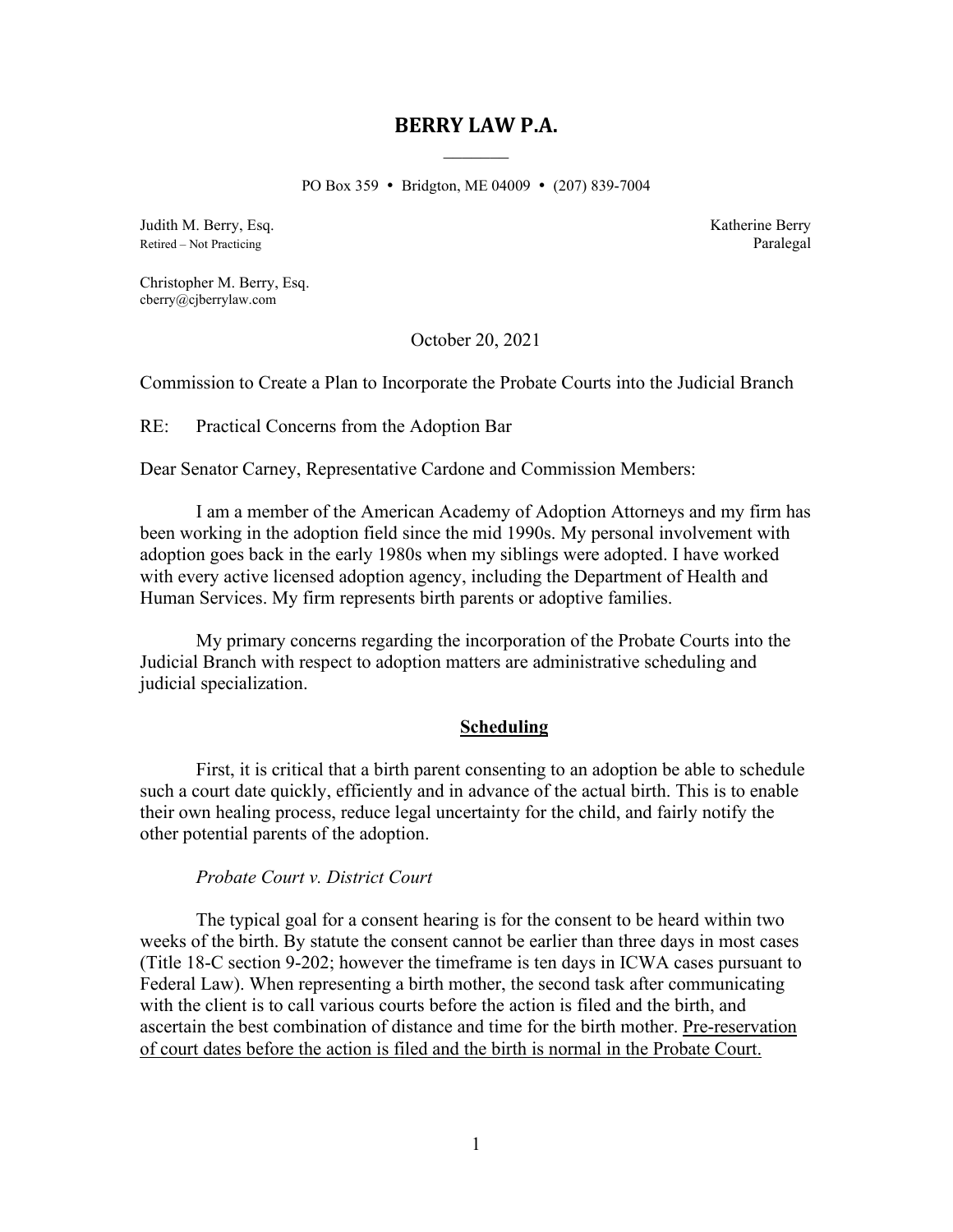An extremely "fast" hearing in the District Court may be two to four months after filing. This is not workable for three reasons; first, the vast majority of birth parents do not want to extend the process. Second, for unhomed birth mothers, an extended process means that they cannot consent, and they must face the additional legal complications of a termination. Finally, for Putative Parents, this means additional months before knowing there is a child- time which might count against them in a termination action. A Putative parent that does not know that they are a parent cannot establish their parental rights.

Currently the Probate Courts are excellent at prioritizing consents and notice to the putative parents; whereas, unless there is a statutory change, rule change or a significant budget increase for the Courts, the District Court will not be able to match the speed of the Probate Court.

#### *Birth Parents and Children- Why is a Timely Consent Important?*

Who are birth parents? They range from young adults in college, people struggling with their own mental health and drug issues, sexual assault victims and minors. All recognize that they are not ready to parent a child, and wish a better life for their child and a family that can provide what they cannot. Some people wish a great deal of contact after the adoption placement; others, often sexual assault survivors, wish to have nothing to do with the child as it is too emotionally painful. The vast majority of birth parents desire to go to court as soon as possible, and a large number are upset that they have to go to court and cannot consent in a more private setting at a time of their choosing. Frequently, birth parents will mention going to court is as traumatic as the initial placement of the child or the sexual assault.

Psychologically, many birth parents cannot start the path of emotional recovery from deciding on adoption until their consent is resolved. Two illustrative examples are sexual assault victims and housing insecure birth parents. Sexual assault survivors, particularly the minors, tell me that they feel re-victimized by both the pregnancy and the legal process; and ask that the legal process be completed as quickly as possible so that they can start to heal. Additionally, housing insecure birth parents frequently displace and have no reliable means of communication. If the legal process is not resolved quickly, there can be significant long term consequences for the birth parent and child. I recently had a housing insecure birth parent call me requesting to place a child, and stated that she was traveling across the United States in a few days with no plans of settling down in any particular location. If she was unable to be consent in a very short time frame, a termination of her rights would be necessary and the case would have been at the taxpayer's expense as opposed to a privately paid case. Fortunately the Court was able to take her consent in a time frame that worked for her.

Children, even infants, bond with their care takers. It is of the utmost importance that the legal risk of the adoption be resolved quickly for the child. If a putative parent objects to the adoption, the court needs to move quickly in resolving the parental rights and providing stability for the child.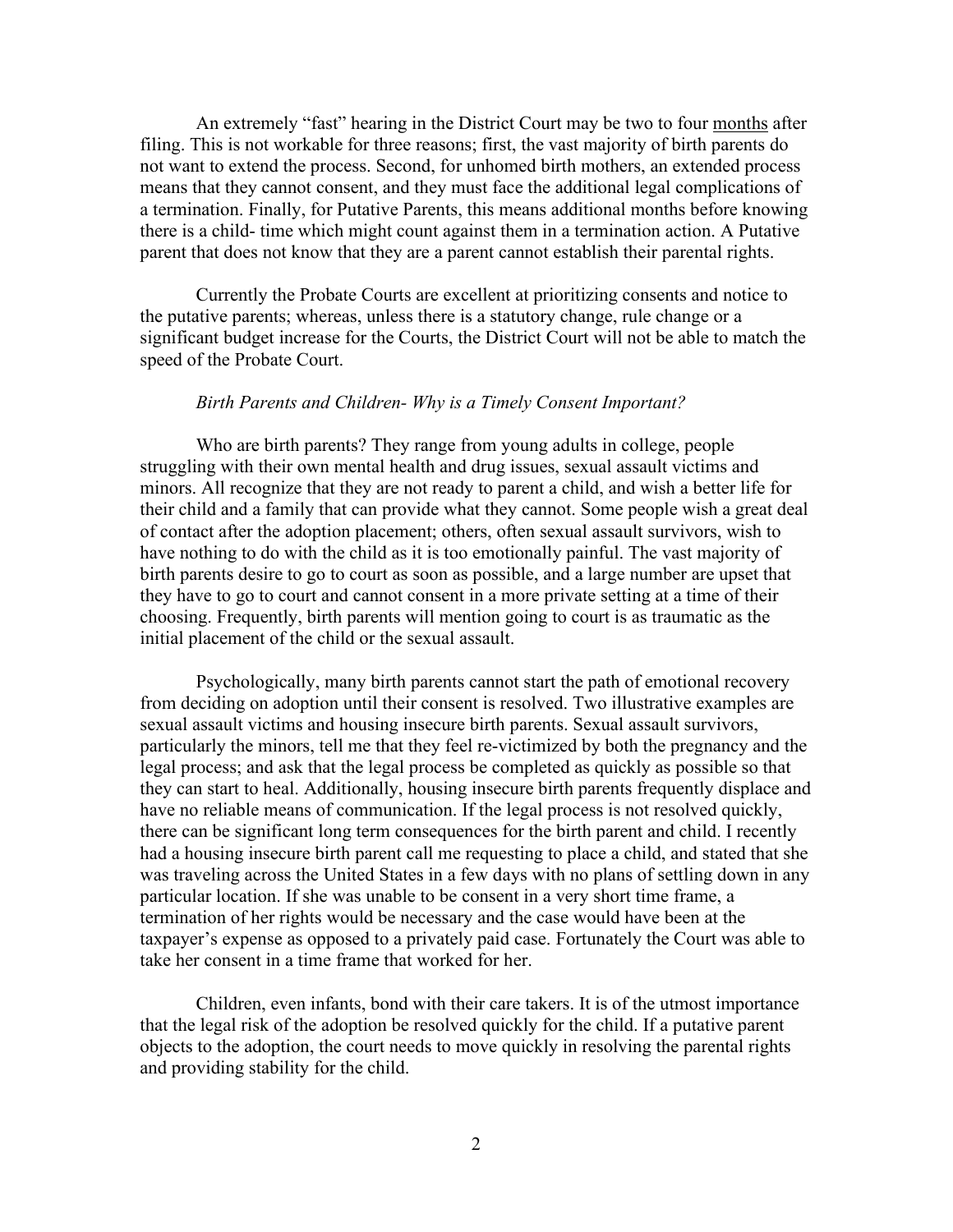### *Non Consenting Parents- Constitutional Right to Timely Notice*

Before a putative parent can object to an adoption, they need to be legally notified after the birth by the Court. Some birth fathers do not know there is a pregnancy until they are notified, and this is their first opportunity to determine if they can parent or wish to participate in the adoption.

Birth Parents who are not consenting to the adoption must be notified, after order of the court, of the adoption or termination, this notification includes a court date. If the consent is not rendered quickly, the non-consenting parent will have no legal notice of the adoption nor opportunity to ascertain their options ranging from agreeing to the adoption, objecting, requesting visitation or seeking mediation. Furthermore, it is of the utmost importance for the child to have consistent care taking. If there is a fit parent objecting to the adoption, the adoption should be unwound as quickly as possible. As noted above, that objecting parent may not even know there is a child until the court notifies them of their first hearing date.<sup>[1](#page-2-0)</sup>

In the Probate Court, it typically takes about two weeks after the Consent for the Notice to issue, so the majority of non-consenting parents will receive notice within six weeks of the birth. If a fit parent objects to the adoption, the best result for everyone is that the adoption placement is unwound as quickly as possible; if the objecting parent is not fit or it cannot be readily ascertained, appointing a guardian ad litem to investigate quickly is in the child's best interest. In all cases, speed is very important, as delay will have lifelong consequences on the child.

#### *Inter State Adoption*

Furthermore, many birth parents want some space between themselves and the child, and select families from other states like New Hampshire or Vermont to raise the adopted child. Birthparents want contact at certain predictable times, not at the grocery store. Any child crossing state lines is subject to approval by Maine Interstate Compact on the Placement of Children and the receiving state. Such approval is conditioned by the requirements of Regulation 12, which includes both discharge from the hospital and that the placing parent has consented to the adoption. In the majority of interstate cases, ICPC approval takes about two weeks from the birth due to these requirements. If the District Court does not schedule adoption consents to be completed within a week or two of the request, Maine birth parents will not have the same choices as people in other states, or forgo the protections of Maine Law.

Unless courts treat adoptions like child protective cases or protection from abuse cases, there is a real risk that fewer people will be able to avail of private adoption,

<span id="page-2-0"></span> $<sup>1</sup>$  Other States address notifying putative parents as quickly as possible via putative parent registry, where</sup> persons who have potential parental rights may register with the state that if a child is born that they will support the child or parent the child. State which have such registries require them to be checked before the consent of the other parent and ICPC submission. For example see the New Hampshire Putative Father Registry.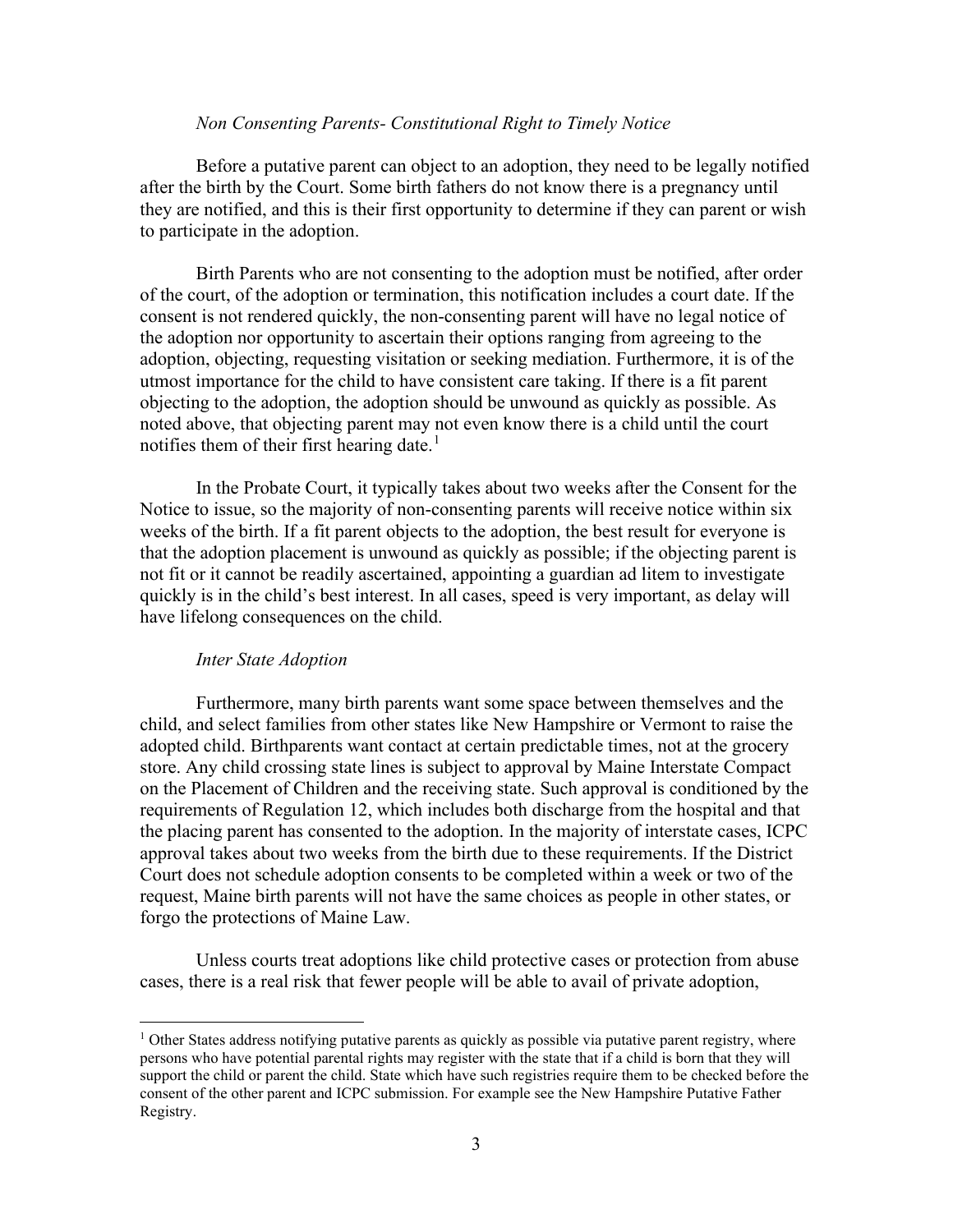increasing the burden on the State Department of Health and Human Services. Quite a few birth parents struggling with addiction have had children removed from their care by Child Protective Services. Unlike DHHS, adoptions the birth parents have greater say in what happens to their child, contact with their child and the child has a permanent home significant faster with a private adoption.

It is not typical that a District Court Clerk will discuss prescheduling a hearing in advance of a case being filed; whereas that is the norm in the Probate Court. Examining other States, in New Hampshire, adoption surrenders (functionally the same as a Maine consent) are typically scheduled for a hearing within days, or at most a week or two.

## **Specialization**

A second, but related concern is that of the specialization of the Probate Court. The Probate Court judges have limited areas of law that they focus on. While the breadth of the District Court Judge's jurisdiction may give them more tools to craft appropriate results in some cases, I am only aware of two private adoptions in the District Court. While the District Court has become used to resolving Department adoptions, it is not unusual for a simple adoption to take three months for scheduling; if not significantly longer. It is common for even an infant placement in a Department adoption to take four years to resolve through adoption, where it is a very unusual Probate adoption that takes more than six to nine months... and, in the right case, a month or two. The current record that I am aware of in Maine is three weeks. The District Court is used to cases taking years, not days or months. The Probate Court understands the critical nature of service on putative parents, and the vast majority of requests for service are resolved in two weeks from the request, such that the putative parent receives notice within six weeks of the birth. It can take a District Court six weeks to docket a new case.

Right now for contested adoptions, the Counties pay for the counsel of the objecting parent, and at times the guardian ad litem. Significant resources would need to be allocated for such representation by the State. If the Legislature does not increase the funding of the Court System, including both judges and clerks, moving the adoption docket from the Probate Court to the District Court may have a negative impact on Maine children and families, increase the costs on the Department of Health and Human Services and delay the ability of putative parents to participate in their children's lives.

#### **Conclusion**

The ideal solution from the adoption bar's perspective would be the full funding of a certain number of dedicated Judges and clerks to the adoption docket, and training and procedures/statute put in place to guarantee that consent to an adoption would be heard no later then two weeks from the birth or filing.

If additional state resources are not allocated, the danger is an overburdening of the judicial system, and the efficient process currently in place being lost. While many of the current backlogs are understandable given COVID and other disruptions, court cases